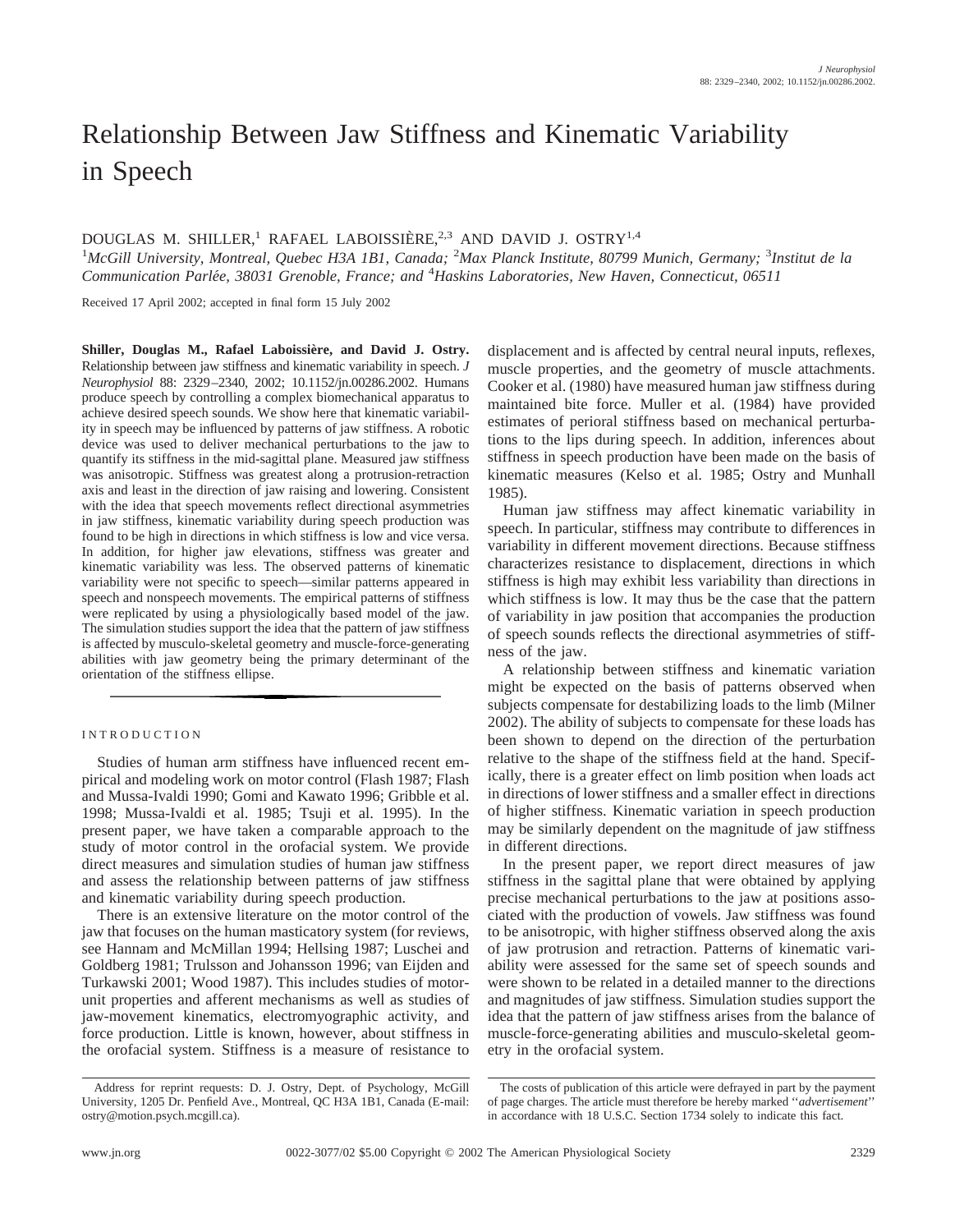## METHODS

Six subjects (4 males and 2 females) participated in the measurement of jaw stiffness. Measures of kinematic variability were obtained for the same subjects. None of the subjects reported any history of speech motor disorder or temporo-mandibular joint dysfunction. All experimental procedures used in the present study were approved by the Ethics Review Board of the Department of Psychology at McGill University.

#### *Measurement of jaw stiffness*

Measures of jaw stiffness were obtained by connecting a computercontrolled robotic device (Phantom Premium 1.0, Sensable Technologies, Woburn, MA) to an acrylic and metal dental appliance that was attached to the mandibular teeth. The appliance was custom molded for each subject and glued to the buccal surface of the teeth using a dental adhesive (Iso-Dent, Ellman International, Hewlett, NY). The coupling between the robot and the jaw was achieved by using a magnesium and titanium rotary connector that permitted motion of the jaw in all six translational and rotational degrees of freedom. Subjects were thus able to produce naturalistic jaw movements when coupled to the robot (see Fig. 1).

The robot consisted of a cable-drive mechanism with encoders for position measurement (0.03-mm position resolution) and a six-axis ATI Nano-17 force/torque sensor (ATI Industrial Automation, Apex, NC), mounted on the tip of the robot, for measurement of subject applied forces. The robot was chosen because of its low inertia (less than 75 *g* apparent mass at the tip) and low friction in combination with its ability to produce force in all three spatial dimensions (3D).

The experiments were carried out with the head immobilized. This was achieved by connecting a second dental appliance that was attached to the maxillary teeth to a rigid metal frame. During the experiment, subjects were seated in a chair with the back of their head resting against a support. The head-restraint apparatus consisted of two articulated metal arms, one on each side of the head, that were locked in place during data collection.

Jaw position was sampled at 1,000 Hz. Jaw restoring forces were sampled at 100 Hz and then linearly interpolated to match the sampling rate of the position signal.

The subject's task was to maintain static jaw postures associated with the production of the four English vowels: /i/ as in "heat," /e/ as in "head," /a/ as in "cot," and /æ/ as in "cat." These vowels were selected to vary jaw elevation. While the subject maintained a static jaw position, small ramp-and-hold force perturbations (1 N, 50-ms rise time, 500-ms hold time) were applied. The perturbations were delivered in 16 directions spaced equally about a circle in the midsagittal plane (every 22.5°). The order of perturbations was random-



FIG. 1. Schematic of the experimental apparatus. An acrylic and metal dental appliance is used to attach the mandibular teeth to the robot. A similar appliance on the maxillary teeth provides a point of attachment to an external head restraint. A rotary joint connects the subject to the force transducer and provides unrestricted motion.

ized. A rest interval of 500 ms occurred between perturbations. Perturbations were blocked by vowel with the order of vowels randomized across subjects. For each subject, each of the four vowels was tested twice. We have limited perturbations to the sagittal plane because jaw motion in speech is essentially restricted to sagittal plane movement (Ostry et al. 1997).

To ensure that subjects maintained the same jaw position prior to each perturbation, visual feedback of jaw position was provided. Prior to a series of perturbations, the subject produced a sustained vowel for several seconds, at which point the 3D position of the jaw was measured and displayed on a computer screen located in front of the subject. A circle in the center of the computer display represented this desired position of the jaw, while another circle represented the jaw's current position. (The location of the circle on the display indicated the position of the jaw in the frontal plane. Circle diameter coded protrusion and retraction.) The subject was instructed to keep the jaw as close as possible to the desired position. Jaw perturbations were delivered only if the jaw was held stationary (tangential velocity less than 10 mm/s for 250 ms) at a distance of less than 1.5 mm from the desired position. Subjects were instructed to maintain the jaw position during the sequence of perturbations without voicing and to not voluntarily intervene (see *Data analysis*).

Pilot tests compared measures of stiffness that were obtained when voicing accompanied the perturbation with those obtained when subjects held the jaw at the same position in the absence of voicing. No differences in stiffness were observed under these conditions.

In pilot tests, estimates of jaw stiffness at the incisors were found to be similar for perturbations ranging from 1 to 3 N and for force rise times ranging from 25 to 100 ms. The 500-ms hold time during the perturbation was sufficient for the jaw to come to rest at the perturbed position.

#### *Measurement of jaw kinematic variability*

Measures of jaw kinematic variability were obtained by tracking the motion of the head and jaw using Optotrak (Northern Digital, Waterloo, ON). This system records the 3D motion of infraredemitting diodes (IREDs). To measure head motion, four IREDs were placed on a dental appliance that was attached to the maxillary teeth. Jaw movement was measured using four additional IREDs that were attached to an appliance on the mandibular teeth. The dental appliances had little effect on the intelligibility of the utterances tested in this study. IRED motion was measured at a sampling rate of 200 Hz.

Measures of jaw kinematic variability associated with vowel production were obtained from repetitions of simple speech sequences. Each sequence consisted of a consonant-vowel-consonant (CVC) combination that was embedded in a carrier sentence. Twelve CVC sequences were tested, resulting from the combination of the consonants /s/, /t/, and /k/ with the four vowels that were used in the measurement of jaw stiffness: /i/, /e/, /a/, and /æ/. The consonants were chosen to vary the jaw position at closure. The test sentences were of the form "say *ses*y again" or "say *tat*y again."

Subjects repeated each test sentence at a self-chosen rate and volume. Enough time was provided for subjects to produce 25 repetitions in each of the 12 experimental conditions. The order in which CVC combinations were tested was randomized across subjects.

#### *Data analysis*

JAW STIFFNESS. Measures of position and force at the mandibular central incisors were transformed into a common head-centered coordinate system. The origin is at the tip of the maxillary incisors. The "horizontal" axis of this coordinate system is aligned with the occlusal axis (the positive direction corresponds to jaw protrusion). The vertical axis passes through the incisors and is orthogonal to the horizontal axis (jaw lowering is in the negative direction).

A sample of the data from an individual perturbation is shown in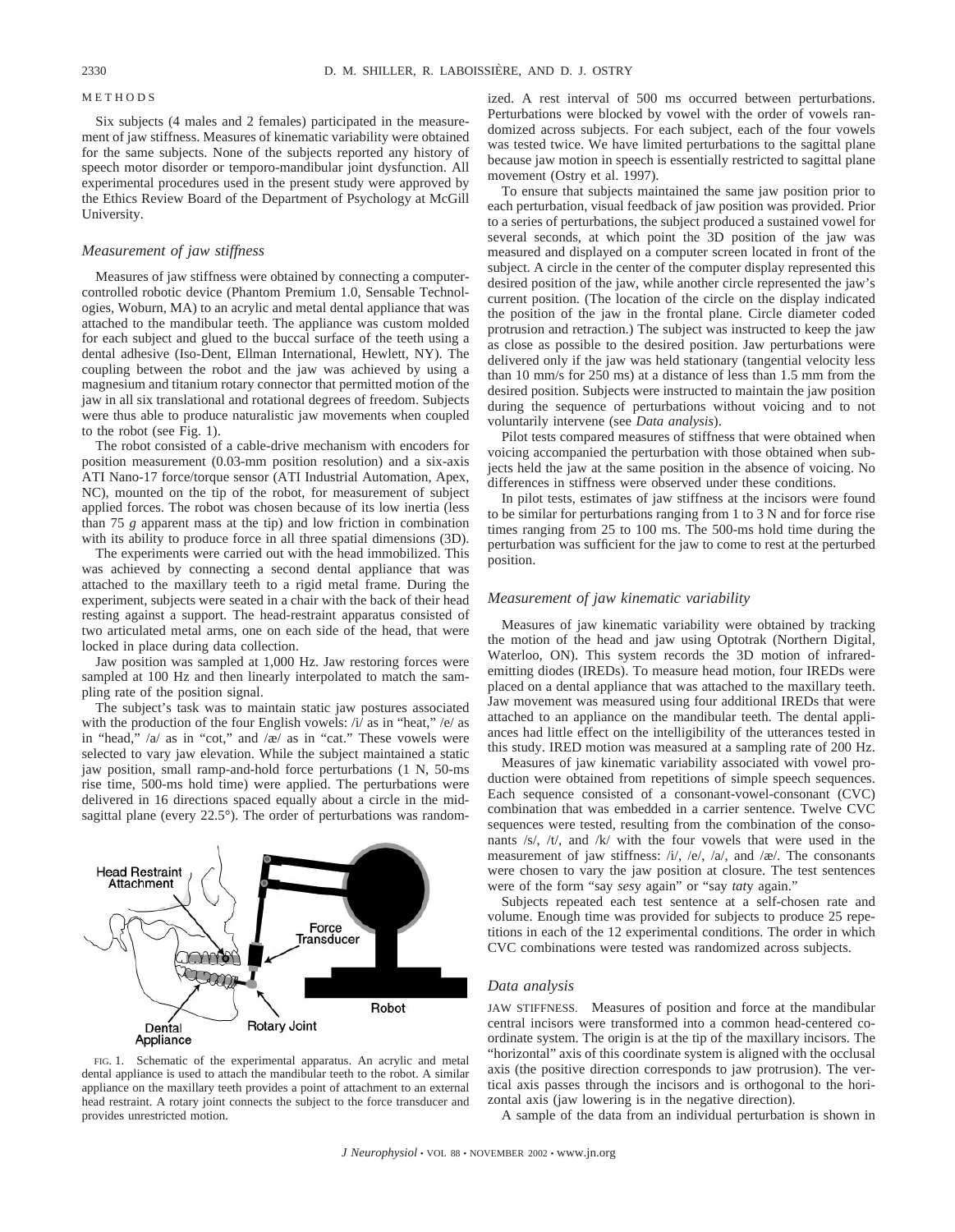Fig. 2*A*. As force is applied by the robot, the jaw is displaced from its initial position. With the force held constant at 1 N, the jaw maintains a new static position. For purposes of data analysis, measures of jaw position and restoring force were averaged over two time windows, one immediately prior to the perturbation (25 ms) and one during the hold phase. The position and force measures during the hold phase were taken over a 100-ms interval, shown as  $\equiv$ , that began 200 ms after the start of the perturbation. The difference between the two position values provides a measure of jaw displacement. The difference between the two forces gives a measure of restoring force related to the perturbation. The jaw's displacement and associated restoring force provide a measure of its spring-like behavior or stiffness. Because the jaw is essentially stationary at the displaced position, the contribution of viscosity and inertia may be neglected.

The example depicted in Fig. 2*A* is typical in that there is no voluntary movement in response to the perturbation. Jaw motion during the hold phase of the perturbation was negligible. Note that the magnitude of the force acting on the jaw is small, resulting in a net displacement of approximately 1 mm. In many cases subjects reported that the perturbations were barely perceptible.

Figure 2*B* shows an individual perturbation and the associated restoring force in the sagittal plane. A perturbation is delivered with the jaw initially at position [0, 0]. The perturbation causes the jaw to be displaced to a stationary final position at which time the position and restoring force are measured. The path followed by the jaw in response to the perturbation and the associated restoring force are both shown with dotted lines. The magnitude and direction of the perturbation and restoring force at steady state are represented as vectors  $(-)$ .

Figure 2*C* illustrates the pattern of displacements and restoring forces at the mandibular incisors for perturbations in different direc-



tions about a circle. The figure shows displacements (- - -) and inwardly directed restoring forces (—) in the sagittal plane. A sample of only eight perturbations is shown, however in actual experiments 16 perturbation directions in the sagittal plane were used. Estimates of jaw stiffness are computed directly from this set of displacements and restoring forces.

Jaw stiffness in the sagittal plane—characterizing the relationship between force and jaw displacement measured at the tip of the mandibular incisors—is described by the following set of linear equations, adapted from Mussa-Ivaldi et al. (1985)

$$
dF_x = -K_{xx}dx - K_{xy}dy \tag{1}
$$

$$
dF_y = -K_{yx}dx - K_{yy}dy
$$
 (2)

where  $dF_x$  and  $dF_y$  represent the horizontal and vertical components of the restoring force vector, d*x* and d*y* represent the displacement and *K* is the stiffness matrix.  $K_{xx}$  is the component of stiffness relating restoring force in *x* to displacement in *x*,  $K_{xx}$  relates restoring force in *x* to displacement in *y* and so forth. In matrix notation, these equations can be written as

$$
\left[\begin{array}{c} dF_x \\ dF_y \end{array}\right] = -\left[\begin{array}{cc} K_{xx} & K_{xy} \\ K_{yx} & K_{yy} \end{array}\right] \left[\begin{array}{c} dx \\ dy \end{array}\right]
$$
 (3)

or

$$
dF = -K dx \tag{4}
$$

For each subject, the values of the stiffness matrix were obtained by least-squares regression using the forces and displacements associated with 32 mid-sagittal perturbations (2 repetitions of 16 perturbation directions) at each of the four vowel positions.

FIG. 2. *A*: measured restoring forces and jaw positions during the course of a perturbation. *Px* and *Py* indicate displacements in the horizontal and vertical directions resulting from the perturbation. *Fx* and *Fy* correspond to restoring forces. *T. Vel.* indicates the tangential velocity of the jaw.  $\mathbb{B}$ , the time window over which data are averaged for the estimation of stiffness. *B*: instantaneous jaw position and restoring force over the course of a perturbation  $(\cdots)$ . Position and force change during the hold phase are shown as vectors. *C*: pattern of displacements (- - -) and restoring forces (vectors) for a set of perturbations in the sagittal plane. Note that the displacements are exaggerated with respect to the schematic of the jaw for purposes of display.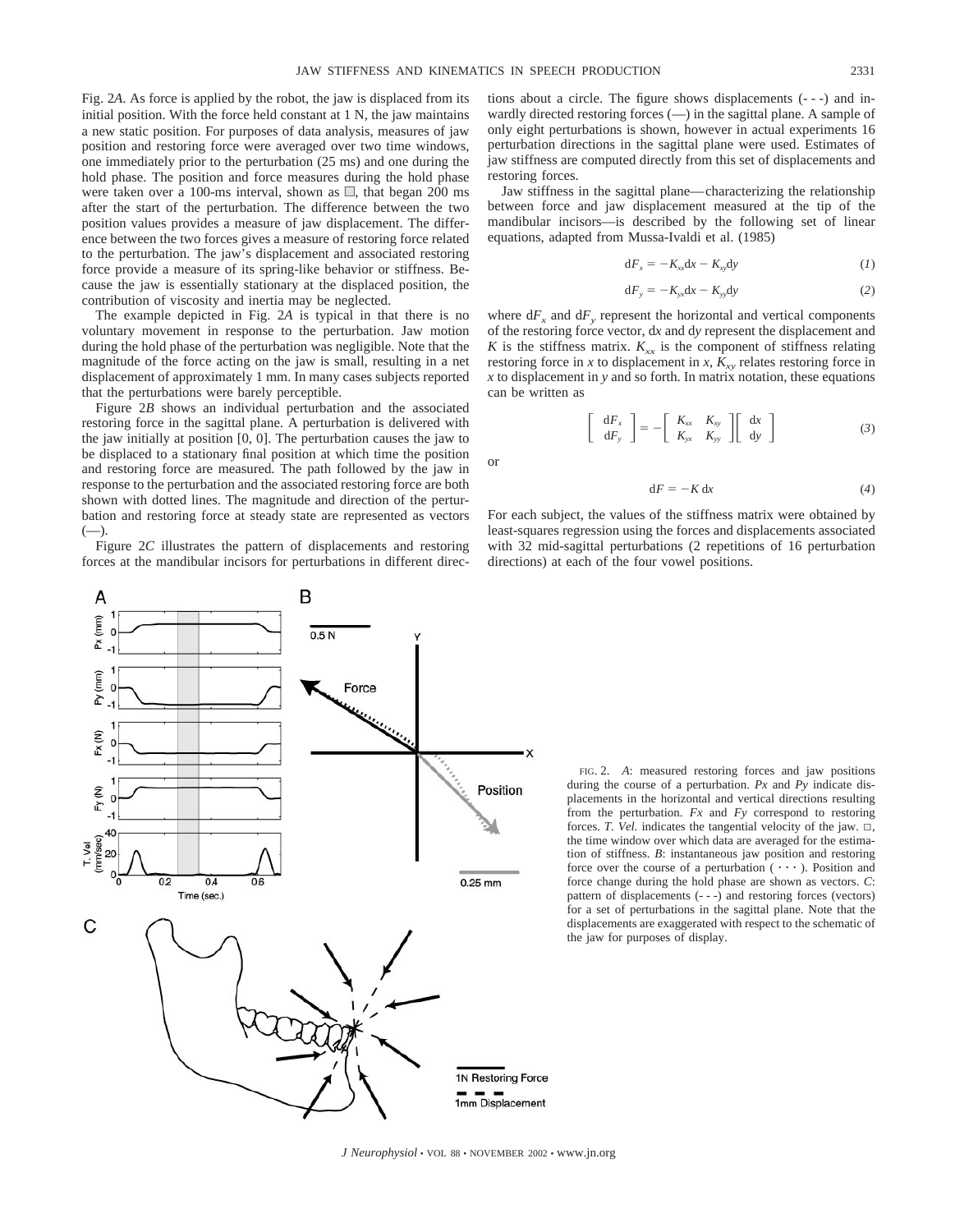In a purely spring-like system, the off-diagonal terms of the stiffness matrix  $(K_{xy}$  and  $K_{yx}$ ) are equal in magnitude (that is, the matrix is symmetrical). The estimates of jaw stiffness in the present study essentially satisfy this condition (see RESULTS). Following Mussa-Ivaldi et al. (1985), each estimate of jaw stiffness was decomposed into a symmetric  $(K_s)$  and an antisymmetric  $(K_a)$  component. Only the symmetric component of stiffness was used in subsequent analyses. The decomposition of the stiffness matrix was carried out as follows

$$
K_{s} = \left[ \begin{array}{cc} K_{xx} & \frac{1}{2} (K_{xy} + K_{yx}) \\ \frac{1}{2} (K_{yx} + K_{xy}) & K_{yy} \end{array} \right] \tag{5}
$$

$$
K_{\rm a} = \left[ \begin{array}{cc} 0 & \frac{1}{2} (K_{\rm xy} - K_{\rm y}) \\ \frac{1}{2} (K_{\rm y} - K_{\rm xy}) & 0 \end{array} \right] \tag{6}
$$

where  $K = K<sub>s</sub> + K<sub>a</sub>$ . In RESULTS, it is shown that the contribution to variance of the antisymmetric component of the stiffness matrix is neglectable.

The values of the stiffness matrix can be easily interpreted when represented graphically as an ellipse (see Fig. 3, *A* and *B*). The stiffness ellipse shows the predicted restoring force in each direction that results from a displacement of unit amplitude. The major axis of the ellipse defines the direction and magnitude of maximum stiffness. Similarly, the minor axis defines the direction and magnitude of least stiffness.

A number of quantitative measures were used to characterize jaw stiffness. The direction of maximum stiffness is the angle between the major axis of the stiffness ellipse and the horizontal axis (shown as  $\theta$ ) in Fig. 3*B*). Values for maximum and minimum stiffness correspond to the magnitude of the ellipse along the major and minor axes. A global measure of the magnitude of stiffness was obtained by computing the area of the ellipse. Note that eigenvalues and eigenvectors of the stiffness matrix give the magnitude and orientation of the major and minor axes of the ellipse.

KINEMATIC VARIABILITY. The 3D position data for each IRED were digitally low-pass filtered using a second-order zero phase lag Butterworth filter with a cutoff frequency of 10 Hz. The IRED motions were transformed into a six dimensional rigid-body representation of jaw position and orientation in head-centered coordinates (see Ostry et al. 1997, for details). The origin of this new coordinate system is at the



FIG. 3. *A*: restoring force vectors predicted from the symmetric stiffness matrix on the basis of unit displacements in directions about a circle. *B*: orientation of the major axis of the stiffness ellipse  $(\theta)$  is defined relative to the horizontal. *C*: a 95% confidence ellipse is fit to measures of jaw position during vowel production. *D*: the orientation of the kinematic variability ellipse  $(\theta)$  is defined relative to the horizontal axis.

tip of the maxillary incisors in the mid-sagittal plane. The "horizontal" axis is aligned with the occlusal plane. Consistent with the measures of jaw stiffness, data analysis of jaw motion was restricted to vertical and horizontal position in the sagittal plane.

An interactive computer program was used to identify the jaw position associated with the production of the vowel within each CVC. In the kinematic record, CVC production is typically associated with a relatively large-amplitude opening and closing movement of the jaw corresponding in time to the voiced portion of the CVC utterance. The position of maximum opening during the CVC was taken to be the position of the jaw during vowel production.

For each subject, the pattern of jaw kinematic variability associated with vowel production was examined separately for each of the 12 CVC conditions (4 vowels  $\times$  3 consonants). On the basis of the jaw position data, a 95% confidence ellipse was computed using principle components analysis (see Fig. 3*C*). The orientation and magnitude of the major axis of the ellipse corresponds to the direction and magnitude of maximum kinematic variability. The minor axis shows the direction and magnitude of minimum kinematic variability.

The direction of maximum kinematic variability was measured as the angle between the major axis of the ellipse and the horizontal axis (Fig. 3*D*). Values for maximum and minimum kinematic variability correspond to the magnitude of the major and minor axes. A global measure of the magnitude of kinematic variability was obtained by computing the area of the ellipse.

Three different consonants were used in the test utterances to provide a number of estimates of kinematic variability. For purposes of analysis, measures of kinematic variability for each subject were averaged across the three consonant conditions, providing a single measure of the magnitude and orientation of kinematic variability for each of the four vowel conditions. (There were no systematic differences in the patterns of kinematic variation among the 3 consonant conditions.)

#### *Simulation studies*

The simulations were based on a model of sagittal plane jaw and hyoid movement (Laboissière et al. 1996). The model includes seven muscle groups corresponding to anterior temporalis, posterior temporalis, lateral pterygoid, masseter, anterior digastric, posterior digastric, and sternohyoid (Fig. 4*A*). These muscle groups contribute to motion in four kinematic degrees of freedom: horizontal jaw position, sagittal plane jaw orientation (about an axis through the center of the mandibular condyle), horizontal hyoid position, and vertical hyoid position. The model includes neural control signals, position- and velocity-dependent reflexes, muscle mechanical properties, and jaw and hyoid bone dynamics.

The muscle mechanical model includes force generation due to the contractile element (the dependence of force on muscle length and velocity), activation dynamics due to calcium kinetics, and the passive dependence of force on muscle length (see Fig. 4*B*).

Modeled muscle geometry and anthropometrics are taken from anatomical sources (McDevitt 1989; Scheideman et al. 1980). The reader is referred to Shiller et al. (1999; 2001) and Ostry et al. (1996) for previous studies in which the jaw model was used.

In the model, control signals to jaw muscles are based on the  $\lambda$ version of the equilibrium point (EP) hypothesis. Jaw position is determined by centrally specified values of the muscle lengths at which motoneuron recruitment begins  $(\lambda)$ . Through the coordination of  $\lambda$  values associated with individual muscles, different equilibrium positions and different levels of muscle cocontraction can be achieved (for a detailed description of the EP formulation, see Feldman et al. 1990).

In the context of the present experiment, restoring forces are measured with the jaw stationary. Under these conditions, modeled muscle force resulting from muscle activation is given by

$$
M = \rho \left[ \exp(c[x - \lambda]^+) - 1 \right] \tag{7}
$$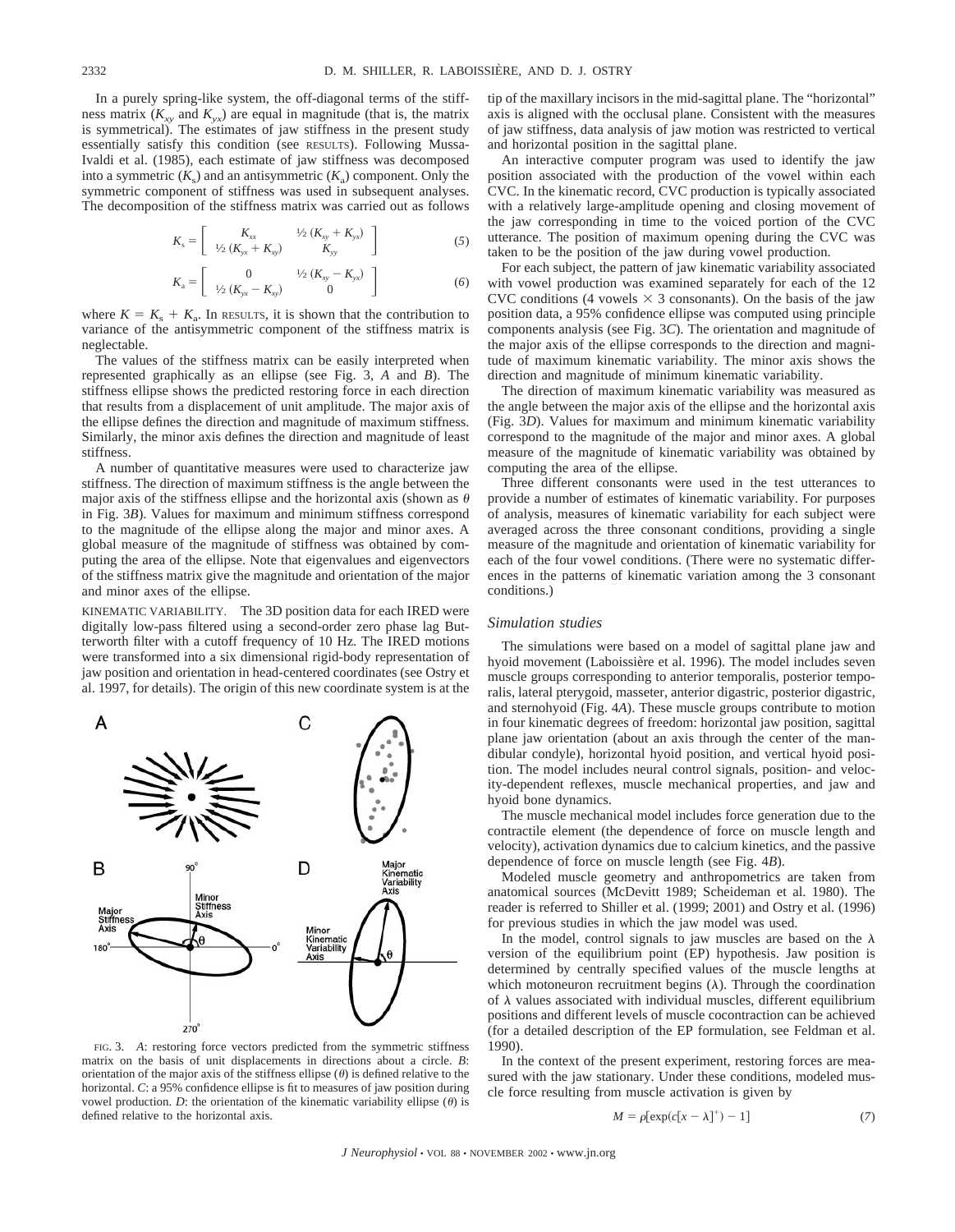

FIG. 4. *A*: schematic showing modeled muscles and attachments. *B*: muscle model used in the simulations includes the dependence of force on length and velocity, the graded development of force over time, passive stiffness, position- and velocity-dependent afferent inputs, and central input.

where

$$
[x]^{+} = \begin{cases} x, & \text{if } x > 0 \\ 0, & \text{if } x \le 0 \end{cases} \tag{8}
$$

*M* is steady-state active muscle force,  $\rho$  is a magnitude parameter related to muscle force-generating ability, *c* is a form parameter related to the shape of the force-length relationship (assumed to be the same for all muscles),  $x$  is the current muscle length, and  $\lambda$  is the centrally specified threshold length. Values for  $\rho$  are based on estimates of maximum muscle force and physiological cross sectional area (McGrath and Mills 1984; Mills et al. 1988; Pruim et al. 1980; Weir and Abrahams 1978).

#### RESULTS

## *Measures of jaw stiffness*

Sagittal plane jaw stiffness was estimated for each subject separately at each of the four vowel positions. Figure 5*A*, shows stiffness ellipses for two subjects. The position of the jaw during the perturbations is shown with a filled circle in the center of each ellipse. The ellipses show stiffness for the vowels /i/ (top), /e/, /a/, and /æ/ (bottom). It may be seen that jaw stiffness is anisotropic with higher stiffness in the direction of jaw protrusion and retraction and lower stiffness in the direction of raising and lowering. Little change is observed in the orientation of the ellipse depending on the position of the jaw. A small but consistent difference in the overall magnitude of stiffness accompanies differences in the elevation of the jaw. Stiffness is greater in magnitude for the highest vowel position (associated with the production of  $\pi/\sqrt{1}$ ) than for lower jaw positions. This pattern of results was observed in all subjects.

Jaw-stiffness estimates are presented for all subjects separately in Table 1. Values are given as elements of the stiffness matrix. The associated eigenvalues that define the magnitudes of the major and minor axes of the stiffness ellipse range from



FIG. 5. *A*: jaw-stiffness ellipses for 2 subjects. ●, the position of the mandibular incisors for the 4 vowel conditions. Stiffness is greater along the axis of protrusion and retraction (see RESULTS for details). *B*: kinematic variability ellipses for the same 2 subjects. Raw data points and 95% confidence ellipses are shown. Variability is greatest along the axis of jaw raising and lowering.

*J Neurophysiol* • VOL 88 • NOVEMBER 2002 • www.jn.org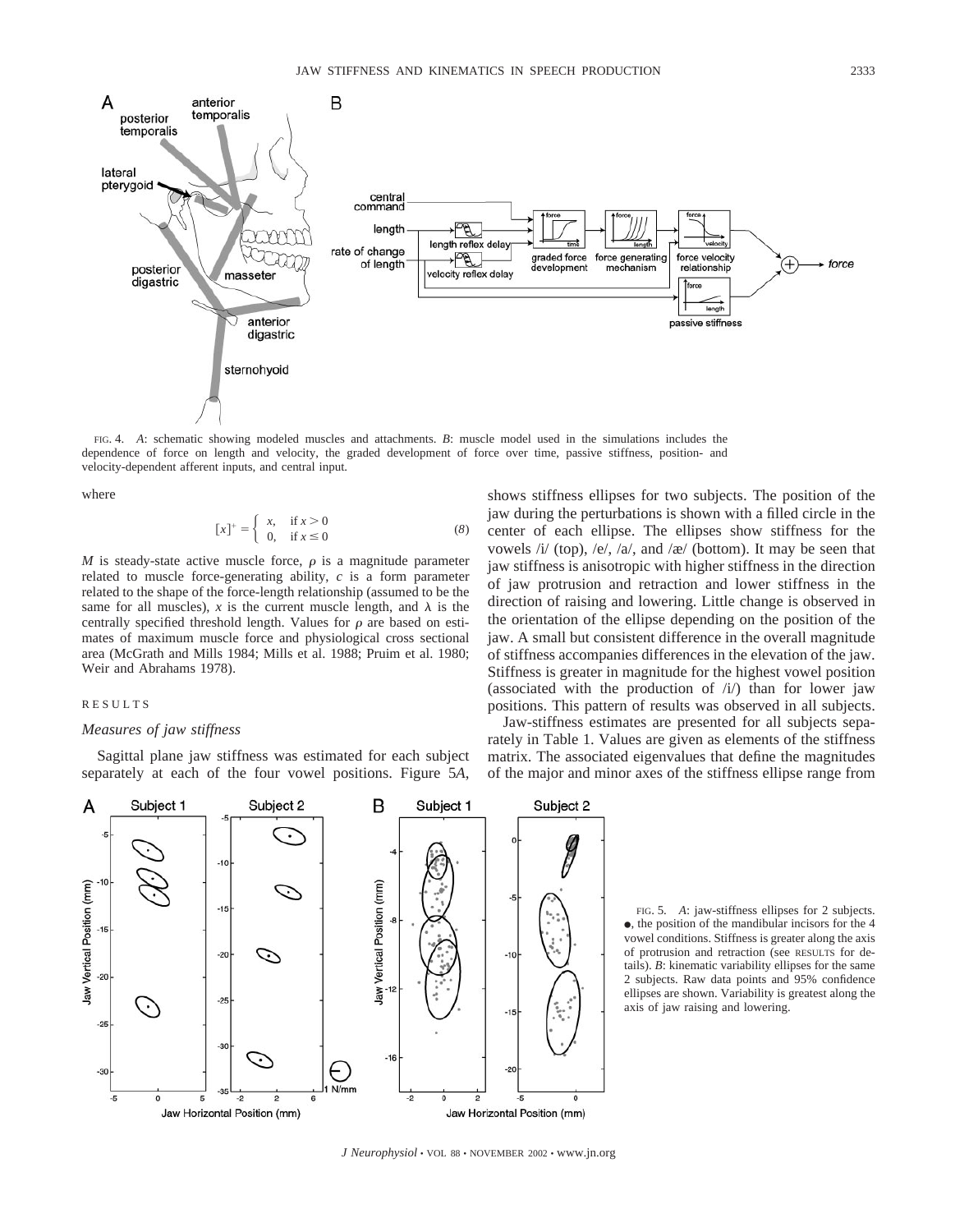1.37 to 2.03 N/mm on the major axis and 0.27 to 1.15 N/mm on the minor axis. Jaw stiffness at the incisors is thus two to four times larger than stiffness of the human arm (measured at the hand) (Mussa-Ivaldi et al. 1985; Tsuji et al. 1995).

Repeated-measures ANOVA was used to assess differences between vowels in the orientation of the major axis of the stiffness ellipse. No reliable statistical differences in orientation were observed. The mean orientation of the major axis with respect to the occlusal plane was 164.4, 159.4, 159.8, and 159.2° for /i/, /e/, /a/, and /æ/, respectively. The mean orientation across all conditions was 160.7° and ranged from 148.3 to 169.6° across subjects. Figure 6*A* (thick lines) shows the mean ellipse orientation for each subject as a small vector and the overall average orientation as a large vector.

Differences in the magnitude of stiffness were also assessed using ANOVA. Analyses were carried out for both the major and minor axes (Fig. 7*A*, *top 2 panels*) and on the overall area of the ellipse (Fig. 7*B*, thick line). The magnitude of stiffness on the major axis of the ellipse was found to be significantly greater than the stiffness on the minor axis ( $P \le 0.01$ ). This pattern was true of all subjects and all experimental conditions. Jaw stiffness also differed among the four vowel conditions  $(P < 0.01)$ . Tukey tests of pairwise differences revealed greater stiffness on the major axis for the position associated with the high vowel /i/ than for the low vowels /a/ and /æ/ ( $P <$ 0.05). On the minor axis, the magnitude of stiffness was found to be greater for the position for  $\frac{1}{l}$  than for  $\frac{1}{e}$  and  $\frac{1}{a}$  ( $P \le$ 0.01). No differences in jaw stiffness were observed between the mid and low jaw positions corresponding to the vowels /e/,  $\alpha$ , and  $\alpha$ . An examination of the area of the stiffness ellipse—a measure that reflects the total magnitude of jaw stiffness—revealed a comparable pattern of differences between vowels. Ellipse area was greater for the highest vowel position than for each of the three lower vowels  $(P < 0.01)$ .

## *Reliability of stiffness estimate*

The computation of the jaw-stiffness matrix involves a leastsquares regression that relates jaw restoring force to displacement. The resulting matrix is decomposed into symmetric and anti-symmetric components of which only the symmetric com-

TABLE 1. *Estimated jaw stiffness matrix*  $\begin{bmatrix} K_{yy} & K_{yx} \\ K_{xy} & K_{xx} \end{bmatrix}$ 

ponent is used in subsequent analysis. The extent to which the symmetric stiffness matrix successfully captures the empirical pattern of variation was quantified using an  $R^2$  measure of goodness-of-fit. This measure was obtained separately for each subject and each vowel tested. The computation involved the use of measured force levels and those predicted by the symmetric stiffness matrix. Specifically

$$
R^{2} = 1 - \frac{\sum (F - F')^{2}}{\sum (F - \bar{F})^{2}}
$$
 (9)

where  $F$  is a matrix of measured forces,  $F'$  is a matrix of predicted forces obtained by using the symmetric stiffness matrix, and *F* is the mean of measured forces. The summation  $(\Sigma)$  is applied over all horizontal and vertical values of force. It was found that, on average, the proportion of variance accounted for by the symmetric stiffness matrix was 93%  $(R^2 = 0.93)$ , ranging from 81 to 97% across subjects.

The anti-symmetric (curl) component of the stiffness matrix is a measure of deviation from purely spring-like behavior. In the present study, the magnitude of the anti-symmetric component of the stiffness matrix was on average very small in comparison to the symmetric stiffness component. The mean curl (computed as one-half of the difference between the offdiagonal components of the stiffness matrix) was 0.041 N/mm, approximately 2% of the maximum eigenvalue (1.682 N/mm) of the symmetric stiffness matrix and 6% of the minimum eigenvalue (0.717 N/mm). Furthermore, on average, only 1% of variance in the empirical data were accounted for by the anti-symmetric stiffness component ( $R^2 = 0.013$ ). The relatively small contribution of curl to the measure of stiffness indicates that the neuromuscular system of the jaw exhibits primarily spring-like behavior in response to small amplitude perturbations.

#### *Measures of kinematic variability*

Patterns of jaw kinematic variability are illustrated in Fig. 5*B* for the same two subjects as in Fig. 5*A.* Variability ellipses are shown for the vowels /i/ (top), /e/, /a/, and /æ/ (bottom). Jaw kinematic variability is observed to be anisotropic for all vow-

| Subject        | $\sqrt{1}$             |                        | /e/                    |                        | /a                     |                        | $\alpha$               |                        |
|----------------|------------------------|------------------------|------------------------|------------------------|------------------------|------------------------|------------------------|------------------------|
|                | $-0.5031$<br>$-0.3508$ | $-0.3812$<br>$-1.4420$ | $-0.4835$<br>$-0.5347$ | $-0.4477$<br>$-1.3840$ | $-0.5148$<br>$-0.4858$ | $-0.3660$<br>$-1.1524$ | $-0.6208$<br>$-0.5565$ | $-0.3176$<br>$-1.3223$ |
| $\mathfrak{D}$ | $-1.0695$              | $-0.2801$              | $-0.9838$              | $-0.2544$              | $-0.8521$              | $-0.3224$              | $-0.8984$              | $-0.3074$              |
|                | $-0.3136$              | $-1.7220$              | $-0.3860$              | $-1.4988$              | $-0.3005$              | $-1.5870$              | $-0.2721$              | $-1.5575$              |
| $\mathcal{F}$  | $-1.1562$              | $-0.5022$              | $-1.0970$              | $-0.5143$              | $-1.1510$              | $-0.4876$              | $-1.1287$              | $-0.1916$              |
|                | $-0.5995$              | $-1.4210$              | $-0.5711$              | $-1.3705$              | $-0.5665$              | $-1.3703$              | $-0.4457$              | $-1.0999$              |
| $\overline{4}$ | $-1.1794$              | $-0.1867$              | $-1.0036$              | $-0.2598$              | $-0.7619$              | $-0.2393$              | $-0.9647$              | $-0.1786$              |
|                | $-0.1096$              | $-2.0026$              | $-0.2191$              | $-1.5988$              | $-0.1296$              | $-1.6261$              | $-0.1659$              | $-1.8236$              |
|                | $-0.9507$              | $-0.2555$              | $-0.7377$              | $-0.3342$              | $-0.7304$              | $-0.3094$              | $-0.8287$              | $-0.3093$              |
|                | $-0.3254$              | $-1.6709$              | $-0.4266$              | $-1.2921$              | $-0.4303$              | $-1.1863$              | $-0.3941$              | $-1.3088$              |
| 6              | $-1.1114$              | $-0.0601$              | $-0.8070$              | $-0.1418$              | $-0.7539$              | $-0.2079$              | $-0.8101$              | $-0.1957$              |
|                | $-0.0729$              | $-1.8833$              | $-0.1622$              | $-1.7161$              | $-0.2723$              | $-1.6892$              | $-0.2518$              | $-1.7629$              |

Values for jaw stiffness. The *Y* axis corresponds to the vertical direction. The *X* axis corresponds to the horizontal direction. Note that in this table alone, the negative *X* direction corresponds to jaw protrusion.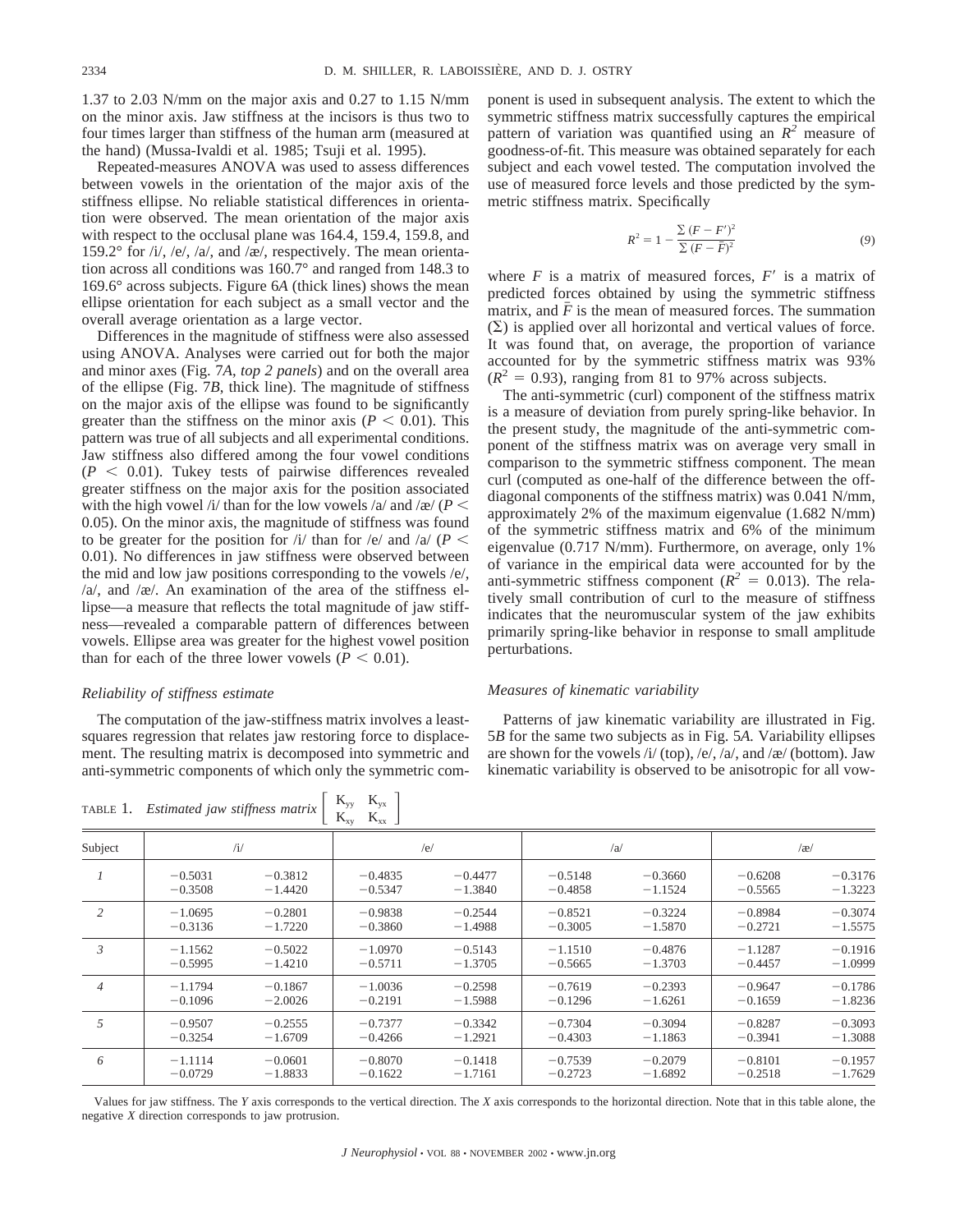

FIG. 6. *A*: orientation of the major axes of the stiffness and kinematic variability ellipses. Individual subject means are shown as small vectors. The grand means are shown with large vectors. *B*: kinematic variability measured in the direction of the major and minor axes of the stiffness ellipse. Values are averaged across subjects;  $\pm$  SE is shown. In all cases, kinematic variability is less in the direction of maximum stiffness than in the direction of minimum stiffness.

els. The pattern is opposite to that observed for jaw stiffness variability is greater along an axis of jaw raising and lowering and less along an axis of jaw protrusion and retraction. There is an effect of workspace position on the magnitude of kinematic variability. Variability is less for the high vowel than for the lower vowels. This basic pattern was shown by all subjects.

ANOVA was used to assess differences in the orientation of the kinematic variability ellipses between vowels. There were no reliable differences in orientation. The mean orientation of the major axis of the kinematic variability ellipse was 74.0, 80.3, 85.2, and 81.9° for /i/, /e/, /a/, and /æ/, respectively. The mean orientation across all conditions was 80.4°, ranging from 70.9 to 91.3° across subjects (see Fig. 6*A*, thin lines).

ANOVA was also used to assess differences in the magnitude of kinematic variability. Analyses examined the magnitudes of the major and minor axes (Fig. 7*A*, *bottom 2 panels*) and the area of the kinematic variability ellipse (Fig. 7*B*, thin line). Variability on the major axis of the ellipse was consistently greater than variability on the minor axis ( $P \le 0.01$ ). The magnitude of the major and minor axes also varied across the four vowel conditions ( $P \leq 0.01$ ). For the major axis, Tukey tests indicated that kinematic variability was less for the high vowel /i/ than for the three lower vowels /e/, /a/, and /æ/ ( $P$  < 0.01). Furthermore, kinematic variability for the mid-vowel /e/ was less than for the lowest vowels /a/  $(P \le 0.05)$  and /æ/  $(P \le$ 0.01). On the minor axis, variability was less for /i/ than for the



FIG. 7. *A*: magnitudes of stiffness and kinematic variability along the major and minor axes of the ellipses. Values for different vowel conditions averaged over subjects are shown. Error bars indicate  $\pm$  SE. *B*: area of stiffness and kinematic variability ellipses averaged over subjects. The pattern of stiffness mirrors the pattern of kinematic variability.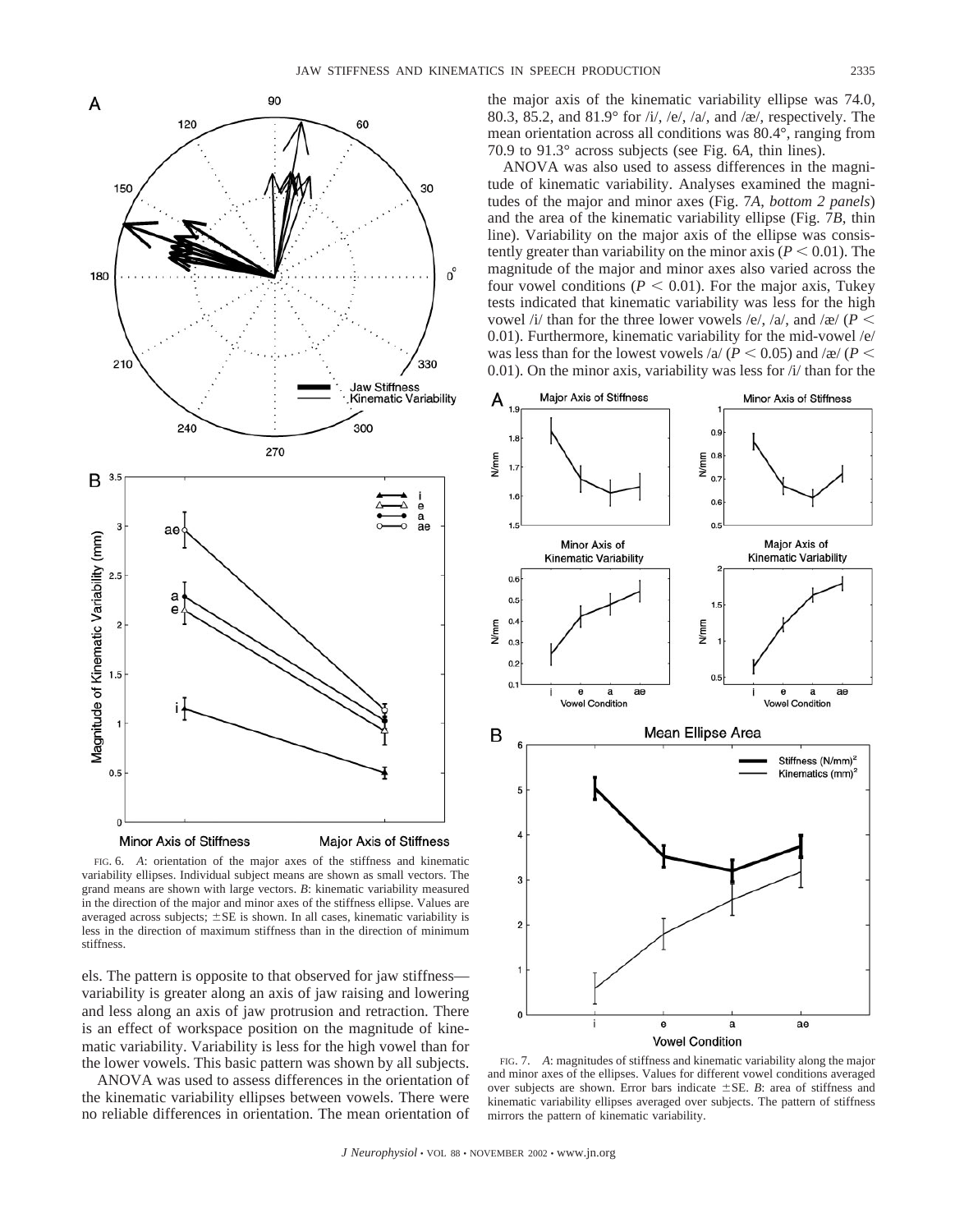low vowels /a/  $(P < 0.05)$  and /æ/  $(P < 0.01)$ . No reliable differences were observed among the vowels /e/, /a/, and /æ/. An examination of the overall area of the variability ellipse indicated that there was less variability for /i/ than for each of the three lower vowels ( $P \leq 0.01$ ). Variability for /e/ was less than for /a/ ( $P < 0.05$ ) and /æ/ ( $P < 0.01$ ).

## *Relationship between stiffness and kinematic variability*

To the extent that differences in jaw kinematic variability arise due to differences in stiffness, it would be expected that variability would be low in directions in which stiffness is high and that variability would be high when stiffness is low. Figure 6*A* shows the overall mean directions of maximum stiffness and maximum kinematic variability. Individual subject means are shown as smaller vectors. The directions of maximum stiffness and maximum kinematic variability are nearly orthogonal (80.3°), which is consistent with the idea that variability is dependent on differences in stiffness.

To quantitatively assess the relationship between stiffness and kinematic variability, we have examined the magnitude of kinematic variability in the direction of the major and minor axes of the stiffness ellipse. This was done for each subject and each vowel separately. Figure 6*B* shows the average magnitude of kinematic variability in the direction of maximum and minimum stiffness. The pattern is shown for each of the four vowels separately. Overall, variability is less in the direction of maximum stiffness than in the direction of minimum stiffness  $(P < 0.01)$ . Tukey tests indicated that this pattern was reliable for each of the four vowel conditions ( $P \leq 0.01$ ).

A relationship between jaw stiffness and kinematic variability may also be observed in terms of differences between high and low vowels. High vowels are associated with higher levels of stiffness and lower levels of kinematic variability. Low vowels display greater variability and lower stiffness. Figure 7*B* shows the mean area of the stiffness and kinematic variability ellipses for each of the four vowel conditions—measures that reflect the total magnitude of stiffness and variability. It may be seen that the pattern of jaw stiffness mirrors the pattern of jaw kinematic variability. The measure of stiffness is high when variability is low and vice versa. This relationship was examined quantitatively by computing a correlation coefficient relating stiffness and variability area measures using individual subject means for each vowel condition. A significant negative correlation was obtained ( $P \leq 0.01$ ). A comparable relationship between stiffness and kinematic variability may be seen by examining the magnitudes of the individual axes of the stiffness and kinematic variability ellipses (see Fig. 7*A*).

## *Kinematic variability under nonspeech conditions*

To assess whether observed patterns of jaw kinematic variability were specific to speech, all subjects carried out an additional set of control tasks that consisted of jaw movements that were not associated with speech production. In one task, subjects were instructed to move their jaw repeatedly between a low elevation (corresponding to the workspace position for the vowel  $\langle x \rangle$  and one of two higher jaw elevations (corresponding to the jaw position for  $\pi/2$  or  $\pi/2$ . In a second task, subjects produced a series of jaw-protrusion movements initiated from one of two initial jaw positions (corresponding to the jaw position for the vowels /i/ and /e/). The control studies were in all cases carried out prior to the tests involving speech.

In the task that involved primarily vertical movements, subjects moved between the two positions continuously at either a slow rate (approximately 0.5 Hz) or a fast rate (approximately 3 Hz). Enough time was allowed in each condition to collect 25 cycles. Movements were scored in a manner similar to that used for the study of jaw kinematic variability during speech production (see METHODS). Zero-crossings in jaw velocity were used to obtain positions for maximum and minimum jaw elevation. On the basis of these data points, the pattern of kinematic variability was characterized separately for the high and low (or medium and low) positions using a 95% confidence ellipse.

In the task involving jaw protrusion, subjects produced 25 individual movements (noncyclical) at either a fast rate (approximately 400 ms) or a slow rate (approximately 800 ms) initiated from one of the two starting positions. Movement amplitude along the horizontal axis averaged 7.5 mm across subjects. Jaw-protrusion movements were scored in a manner similar to that described for the vertical movements above. Zero crossings in jaw velocity were used to obtain positions for the most protruded position. 95% confidence ellipses were computed from this set of data points.

Figure 8*A* shows data from a single subject in the vertical movement condition (moving between the high and low position). For both positions, kinematic variability was found to be greater along an axis of jaw raising and lowering—the same pattern as that observed in speech movements. Figure 8*C* shows the pattern across subjects. The small vectors indicate the mean orientation of the major axis of the ellipse for each of the experimental conditions (3 jaw elevations  $\times$  2 movement speeds). The grand mean is shown as a large vector. The overall mean orientation (86.5°) is similar to that observed in the speech condition (80.4°).

Figure 8*B* shows data from the same subject in the jawprotrusion task. The  $\bullet$  shows the mean initial jaw position; the variability ellipse at the protruded position is shown to the right. As in the case of vertical jaw movements, the magnitude of kinematic variability is greater in the direction of jaw raising and lowering. Figure 8*D* shows as small vectors the mean ellipse orientation across subjects for each of the four conditions (2 initial positions  $\times$  2 movement speeds). The overall mean orientation for the protrusion movements, shown as a large vector, is 85.9°, which is again similar to that observed in speech.

ANOVA was used to test the reliability of differences in ellipse orientation across conditions. In the vertical movement task, small but significant differences in the orientation of the kinematic variability ellipses were observed across the three jaw elevations ( $P \leq 0.05$ ). In contrast, the manipulation of movement speed had no significant effect on the observed orientation. In the jaw-protrusion task, no reliable differences in ellipse orientation were found.

ANOVA was also used to test differences in the magnitude of kinematic variability. Values were obtained by computing the mean area of the kinematic variability ellipses. In the task involving vertical movement, ellipse area was found to vary among the three jaw elevations ( $P \leq 0.01$ ). Tukey tests revealed that, as in the speech conditions, the magnitude of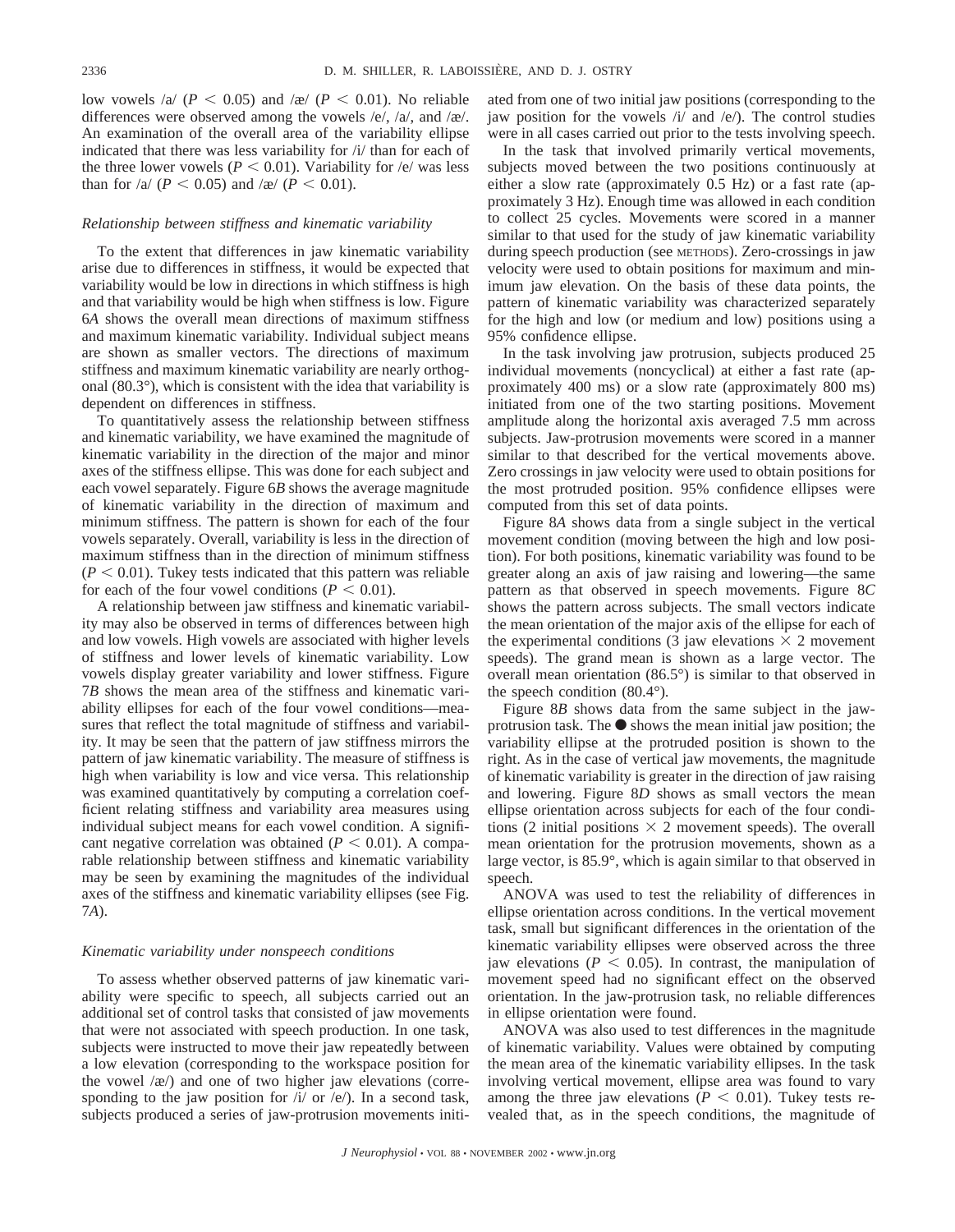

movements between high and low jaw positions; 95% confidence ellipses and individual data points are shown. *B*: example of a kinematic variability ellipse for fast (approximate 400-ms duration) jaw-protrusion movements. ●, the mean initial position. *C*: orientation of the major axis of the ellipses for the vertical movement task. The small vectors show mean orientations for all amplitude and rate combinations. The large vector indicates the overall mean. *D*: ellipse orientation for the jaw-protrusion task. The small vectors show mean values for all rate and initial position combinations. The large vector shows the overall mean.

FIG. 8. Kinematic variability under nonspeech conditions. *A*: example of kinematic variability ellipses for

kinematic variability was less for the highest jaw elevation than for the lowest elevation ( $P < 0.01$ ; Fig. 9). Ellipse area was also found to vary between the two movement speeds ( $P$  < 0.05). For the slower movement speed, the mean ellipse area was on average 34% less than the area for the fast movement speed. A similar pattern was observed for the jaw-protrusion task—variability was less for movements initiated from a



FIG. 9. In the nonspeech task involving vertical movements, the area of the kinematic variability ellipse varies systematically as a function of jaw position. Kinematic variability is less for the high jaw position than for the low position.  $\pm$ SE is shown.

higher jaw position ( $P < 0.05$ ). No differences in variability related to movement speed were observed.

## *Simulations*

The goal of the simulations was to assess the extent to which observed pattern of jaw stiffness might be accounted for by central commands (including coactivation), jaw muscle properties and musculo-skeletal geometry. In the simulations, we repeated the procedure carried out empirically to estimate jaw stiffness, holding constant modeled control signals that specify the position of the jaw. A series of simulated ramp-and-hold force pulses (1N, 50-ms rise time, 500-ms hold time) was applied to the jaw model in 16 equally spaced directions in the sagittal plane. As in the empirical study, the resulting displacements and restoring forces predicted by the model were used to compute estimates of stiffness.

The simulations were carried out with the jaw equilibrium angle held constant at 1, 4, or  $7^\circ$  relative to occlusion. This resulted in mandibular incisor positions that were approximately 2, 8, and 14 mm, again relative to occlusion. A modeled coactivation level of 10 N (total muscle force) was used.

When modeled control signals for jaw position were held constant, we obtained a pattern of jaw stiffness from the simulations that was similar to that observed empirically (Fig. 10*A*). At all three jaw positions, predicted jaw stiffness was anisotropic, such that stiffness was greater in the direction of jaw protrusion and retraction and less in the direction of jaw raising and lowering. The magnitude of stiffness on the major axis of the ellipse varied from 1.30 to 1.37 N/mm as a function of jaw elevation, and the magnitude of stiffness on the minor axis was 0.25–0.29 N/mm. These values are at the lower end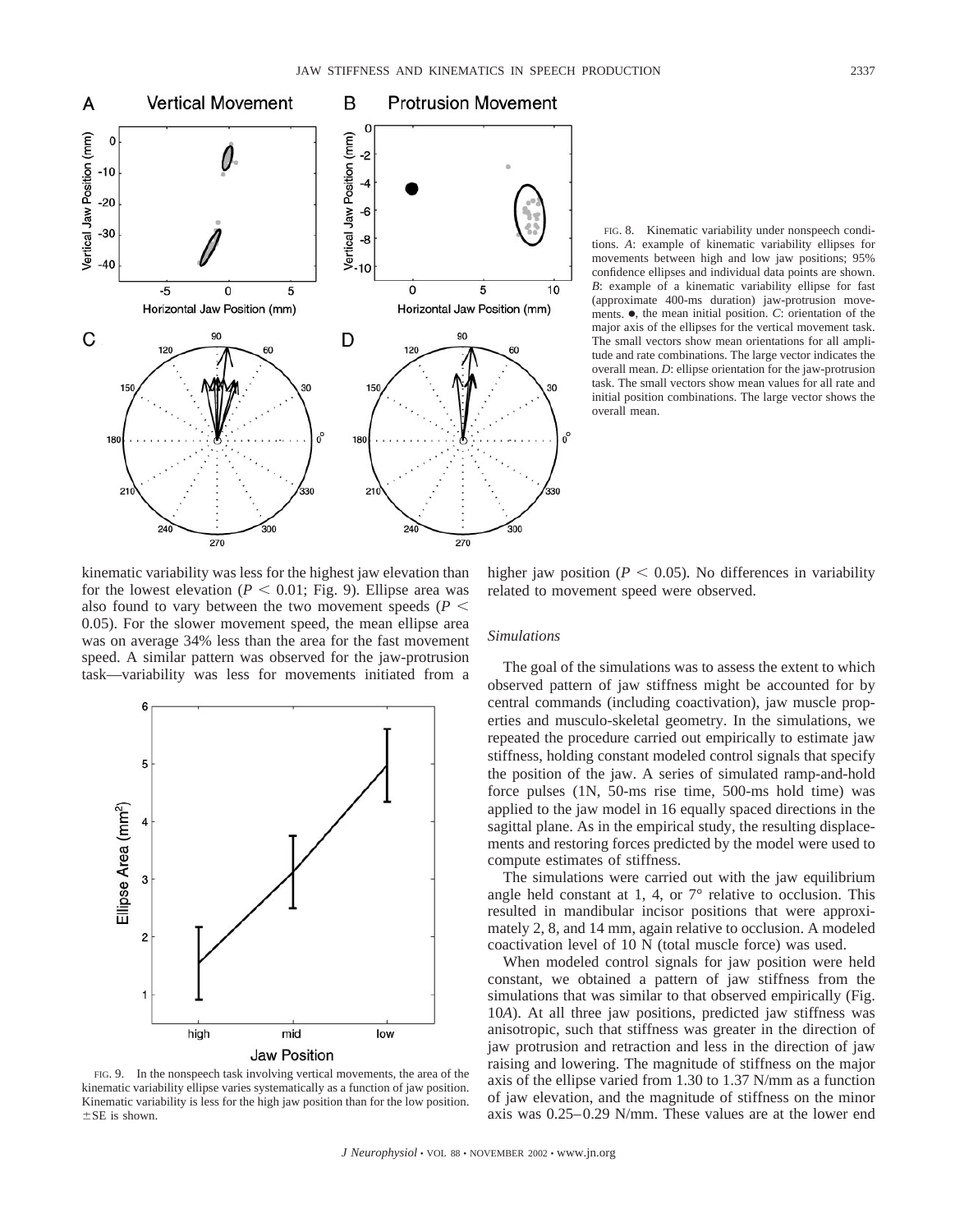

FIG. 10. *A*: simulated jaw-stiffness ellipses at 3 jaw positions. Ellipses are shown for modeled cocontraction levels ranging from 5 to 20 N. At each jaw position, stiffness is greater for higher cocontraction levels. *B*: detail of *A.* The thick line shows the stiffness ellipse at a cocontraction level of 10 N. *C*: orientation of the major axis of the stiffness ellipse averaged across cocontraction levels. Small vectors show mean orientations for each jaw position. The overall mean is shown as a large vector.

of the range observed in the subjects that were tested empirically.

Jaw stiffness is presumably affected by the level of muscle coactivation. Using the model, we explored the sensitivity of predicted stiffness to simulated coactivation levels that ranged from 5 to 20 N total muscle force  $(-50$  to  $+100\%$  of the value of 10 N that was used in the preceding simulations). Figure 10*B* shows that the level of coactivation has a systematic effect on jaw stiffness. A coactivation level of 5 N resulted in a reduction in the area of the stiffness ellipse of approximately 30% (inner most ellipse in Fig. 10*B*). A coactivation level of 20 N led to an increase in stiffness of approximately 50% (outer most ellipse). Changes in coactivation had little effect on the orientation of the stiffness ellipse.

Figure 10*C* shows the direction of the major axis of the simulated stiffness ellipses for the three jaw elevations (small vectors) averaged across cocontraction levels. The overall mean direction is shown as a larger vector. The mean orientation of the stiffness ellipses in the simulation was 156°. This value is quite close to that observed empirically (160.7°).

In work on human arm movement, limb geometry has been shown to be a primary determinant of the shape and orientation of the stiffness field at the hand. In the context of the present study, we have explored the role of jaw geometrical factors by systematically manipulating the shape of the modeled jaw and repeating the procedure for stiffness estimation. In particular, we altered the length of the three numbered segments in Fig. 11*A* that contribute to the anthropometry of the jaw in the sagittal plane. The length of each segment was altered by up to  $\pm 50\%$  either one segment at a time, or in pairs. The simulations were carried out with the jaw at an elevation of 4° relative to occlusion, using a cocontraction level of 10 N. The changes in jaw geometry were found to have a



FIG. 11. *A*: schematic of modeled mandibular geometry showing the 3 manipulated segment lengths (see RESULTS). *B*: stiffness ellipses resulting from the manipulation of modeled jaw geometry. The dark ellipse shows stiffness under conditions of unaltered geometry. *C*: stiffness ellipses resulting from the random manipulation of muscle force-generating ability across all 7 muscles. The dark ellipse shows stiffness under unaltered conditions.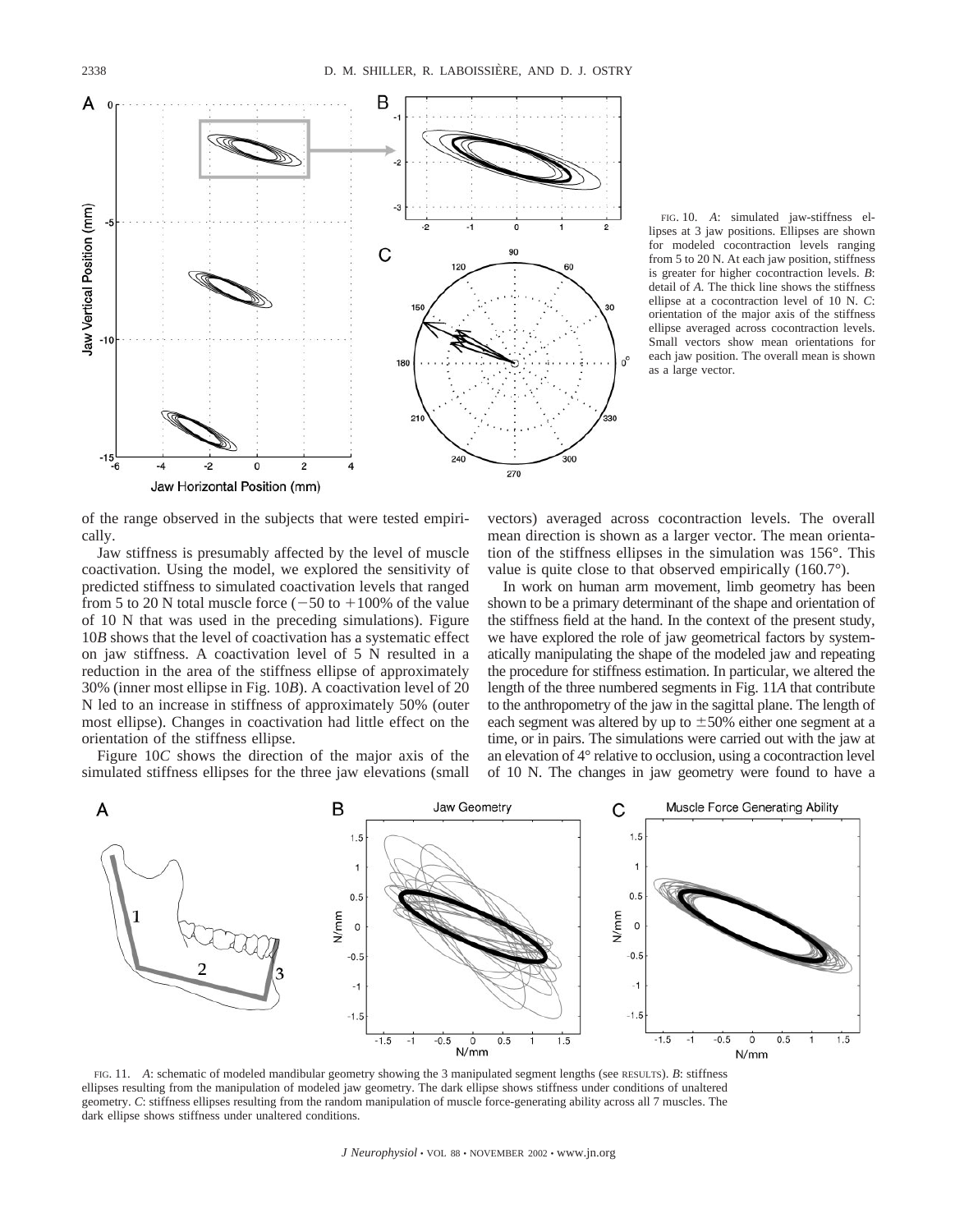pronounced effect on the magnitude and orientation of the stiffness ellipse (Fig. 11*B*). Ellipse area was found to vary from  $-50.9$ to  $+171.4\%$  relative to the area obtained with unmodified jaw geometry. The orientation of the ellipse varied from  $-35.6$  to  $+12.0^{\circ}$  (a range of 47.6°).

We have in addition used the model to examine the effects of changing the relative balance of force-generating ability across the modeled muscles. In the model, muscle force-generating ability  $(\rho)$ in *Eq. 7*) is based on empirical estimates of maximum muscle force and physiological cross-sectional area and acts to scale muscle force output including resistance to stretch. Differences in force-generating ability across muscles may contribute to the observed asymmetries in the jaw-stiffness ellipse.

In the present simulations, we tested this idea by modifying the force-generating ability of modeled muscles in the range of  $-50$  and  $+100\%$ . This was done both for each muscle independently and by randomly varying the force-generating ability of all muscles simultaneously. The manipulation of modeled force-generating ability was found to affect the area of the stiffness ellipse but only had a small effect on ellipse orientation (Fig. 11*C*). The area of the stiffness ellipse varied from  $-23.8$  to  $+62.1\%$  relative to the area obtained using unaltered force-generating ability. Ellipse orientation varied from  $-3.0$ to  $+2.5^{\circ}$  (a range of 5.5°).

## DISCUSSION

Jaw stiffness in the sagittal plane has been shown to have a nonuniform spatial distribution with greatest stiffness observed in the direction of protrusion and retraction. Consistent with the idea that speech movements reflect directional asymmetries in jaw stiffness, a detailed relationship between kinematic variability and stiffness was observed. Kinematic variability was found to be high in directions in which stiffness was low and variability was low in directions in which stiffness was high. In addition, for jaw positions that were closer to occlusion, stiffness was greater and kinematic variability was less.

The observed patterns of jaw stiffness and kinematic variability were not specific to speech—similar patterns appeared in speech and nonspeech conditions. This raises the possibility that the relationship between stiffness and variability is a general characteristic of orofacial function. Patterns of kinematic variation were also unaffected by differences in the direction of movement. For both jaw-opening and -protrusion movements, variability in position was greatest in the raising and lowering direction, that is, in directions in which stiffness is least.

Jaw stiffness was also estimated by simulating the experimental procedure using a model of the jaw. With the modeled control signals specifying jaw position held constant, the simulations yielded directional asymmetries in the stiffness ellipse that were similar to those observed empirically. The simulations were repeated with changes to muscle coactivation, to the relative levels of muscle force-generating ability and to the musculo-skeletal geometry of the jaw. Changes in the levels of muscle coactivation and muscle-force-generating ability affected the overall magnitude of jaw stiffness but had little effect on the orientation of the jaw-stiffness ellipse. Both the orientation and magnitude of the stiffness ellipse were significantly affected by changes in modeled jaw geometry. Thus both geometry and muscle force-generating ability affect stiffness, with jaw geometry dominating the orientation of the stiffness ellipse.

In the empirical study, stiffness magnitudes were greater for higher jaw positions. In the simulations, stiffness varies if the magnitude of the cocontraction command is changed. This result suggests that subjects may use higher levels of contraction for jaw positions closer to occlusion. This is consistent with the observation that muscle coactivation is a predominant characteristic of electromyographic activity in jaw muscles during speech (Moore et al. 1988).

Changes in stiffness may also arise as a consequence of position-dependent variation in reflex excitability in jaw muscles. In response to perturbation, higher stretch reflex excitability would be expected to contribute to higher stiffness. However, patterns of reflex excitability may differ depending on whether the jaw is stationary or in motion. van der Bilt et al. (1997) assessed masseter stretch reflex excitability during different phases of repetitive jaw-opening and -closing movements. It was found that reflex sensitivity was highest at the onset of the closing phase (lowest jaw elevation) and progressively decreased during jaw closing. Thus the contribution of jaw-closer reflexes to stiffness is presumably greatest at the initiation of the closing phase. In statics, a different pattern of jaw stretch reflex excitability has been observed. Fukuyama et al. (2000) examined masseter electromyographic activity in response to mechanical perturbations that were delivered at various jaw elevations while subjects maintained different levels of bite force. Higher levels of reflex activation were in general observed at jaw positions closer to occlusion. Although patterns of reflex excitability during speech production have yet to be assessed, the Fukuyama et al. (2000) results are consistent with the present finding that stiffness is greater at higher jaw elevations. Note, however, that regardless of the patterns of position-dependant changes to jaw stretch reflex excitability, measures of jaw stiffness are dependent on the relative balance of centrally specified coactivation and reflexes.

Measures of human jaw stiffness have been reported previously by Cooker et al. (1980) during maintained bite force. Stiffness levels of 10 N/mm were reported in response to 1.5-mm sinusoidal stretches in the direction of jaw raising and lowering while subjects maintained a mean bite force of 10 N. Higher stiffness (approximately 15 N/mm) was observed for smaller displacements, in the range of 0.2 mm. In the present study, stiffness levels in the raising and lowering direction were far lower, ranging from approximately 0.6 to 0.9 N/mm across the four vowel conditions. The higher values reported in the Cooker et al. (1980) study are presumably a reflection of the static bite force applied by subjects.

The present results bear on previous work in which it is suggested that kinematic variability in speech production is related to acoustical factors. Perkell and Nelson (1985) examined variability in the position of points along the tongue surface during the repeated production of vowels. Their findings suggested that kinematic variability is reduced in directions that have the greatest consequences for the acoustical outcome. In the present study, the pattern of kinematic variation is shown to be dependent on jaw geometry and jaw muscle properties. The dependence of variability in tongue movement on similar factors is unknown. However, the present findings underscore the importance of understanding the contribution of muscle mechanical and geometrical factors in the interpretation of patterns of kinematic variation.

Previous work on human arm movement suggests the possibil-